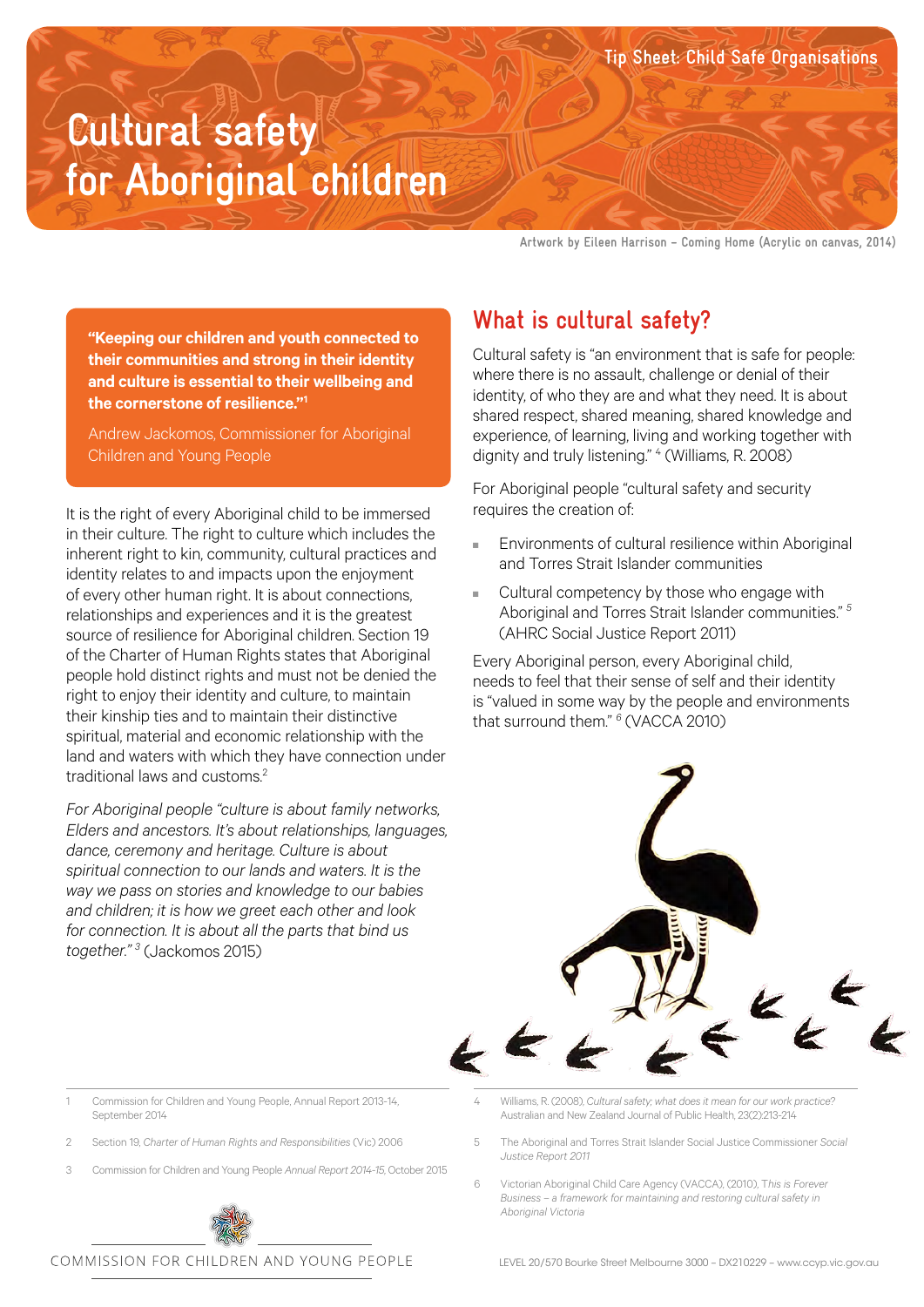# **Cultural safety for Aboriginal children**

## **How can our organisation create a culturally safe environment?**

#### Talk with Aboriginal people

Creating a culturally safe environment is about relationships and actively creating opportunity for Aboriginal voice and presence in an organisation's planning, policies and activities. Consult with local Aboriginal people, Aboriginal Community Controlled Organisations (ACCOs) and local organisations with Reconciliation Action Plans or Aboriginal Inclusive policies for guidance on how your organisation can become culturally safe. Cultural safety is about how your organisation is experienced by Aboriginal people and in particular by Aboriginal children.

#### Find out who the Traditional Owner groups or Registered Aboriginal Party is in your area

There are approximately 47,000 Aboriginal people currently living in Victoria, representing 0.9 per cent of the total population with government projections expecting this number to rise to over 80,000 people by 2021. The Victorian Aboriginal population is young and growing, with more than half being under the age of 25 years, and 36 per cent being children aged 0-14 (ABS 2012). No matter where you live in Victoria, Aboriginal and Torres Strait Islander people will be living in your community, with a Traditional Owner Group known within your region. There are a number of websites that contain information about local and regional Aboriginal populations and Traditional Owners. Please visit: <http://www.mav.asn.au/policy-services/ social-community/indigenous/Pages/default.aspx> <http://www.dpc.vic.gov.au/index.php/aboriginal-affairs/ registered-aboriginal-parties)>

### Recognising the impact of the past

Child safe standards in your organisation must address the continuing negative impacts of past Government policies and practices on Aboriginal peoples. This can be achieved by acknowledging that Aboriginal people are the First Peoples who have an ongoing connection to this country beyond 40,000 years. Also encouraged is knowledge of key events, like observance of the National Government Apology to Australia's Indigenous People for the forced removal of Aboriginal children (Sorry Day), and NAIDOC Week which celebrates Aboriginal and Torres Strait Islander cultures each July. Also important is knowledge of pivotal reports like the Royal Commission into Aboriginal Deaths in Custody (RCIADIC, 1987–1991) and the Closing the Gap National Indigenous Reform Agreement.

### Respect and embrace Aboriginal culture in every aspect of your organisation

Respect of Aboriginal cultures, values and practices is at the heart of creating a culturally safe organisation. Every organisation should create a physical environment that is respectful of Aboriginal culture as a first step.

To create a sense of identity and belonging select culturally appropriate symbols, images and objects in consultation with the families of Aboriginal children involved in your organisation. Aboriginal peoples are diverse and the cultural significance of items will vary throughout the State. There are over 30 language areas in Victoria.<sup>7</sup> (Clarke 1996)

One thing you may do is purchase or create a plaque or poster acknowledging the Traditional Owners where your organisation is physically located. Below is an example from AnTAR.<https://antar.org.au/>

7 Clarke, Ian (1996) *Aboriginal Language areas in Victoria - A reconstruction* 



COMMISSION FOR CHILDREN AND YOUNG PEOPLE